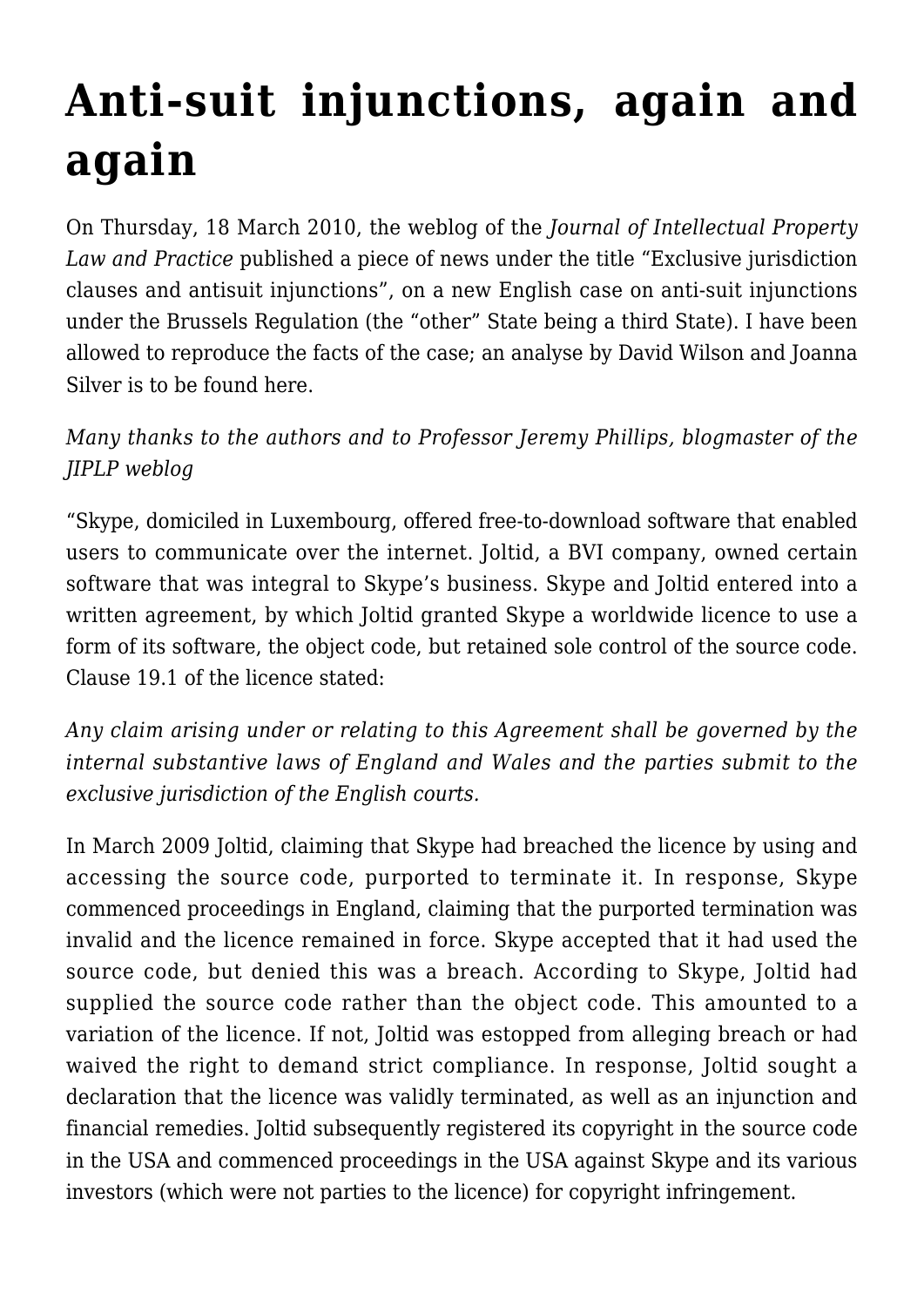Skype claimed that these US proceedings were in breach of clause 19.1 of the licence and sought an anti-suit injunction in the UK proceedings to restrain them. Since Skype was domiciled in Luxembourg, Article 23(1) applies in relation to clause 19.1 of the licence. Lewison J began by assessing whether the claims against Skype in the US proceedings fell within the scope of clause 19.1. Joltid argued that its claims in the US proceedings did not arise out of the licence since they were predicated on the assumption that the licence had been terminated. Lewison J rejected this interpretation as unduly narrow. Interpretation of a jurisdiction clause is a matter of national law (*Benincasa, Knorr-Bremse* (supra), and in *Fiona Trust*, Longmore LJ in the Court of Appeal, applauded by Lord Hoffmann in the House of Lords, stated that 'the words "arising out of" should cover "every dispute except a dispute as to whether there was ever a contract at all"'. Lord Hoffmann added that clause construction should start from the assumption that commercial parties are likely to have intended that all disputes are to be decided by the same tribunal. Accordingly, Lewison J concluded that the US proceedings initiated by Joltid did relate to a dispute covered by clause 19.1.

The court then considered whether Skype was entitled to an anti-suit injunction to prevent any further steps being taken in the US proceedings. Lewison J began by agreeing with Skype that, following Owusu, the UK court should not decline to exercise its exclusive jurisdiction under Article 23(1) on the basis of discretionary considerations such as forum non conveniens and that the UK proceedings should not therefore be stayed in favour of the US proceedings. Lewison J rejected Skype's argument that the tests for staying domestic proceedings and granting anti-suit injunctions were 'two sides of the same coin' and that it followed that, if the court could not stay its own proceedings, it must grant an anti-suit injunction. In *Turner and West Tankers*, the ECJ held that where proceedings are initiated in another Member State in breach of a jurisdiction or arbitration clause, a court should not grant an anti-suit injunction; it is for each court to rule on whether it has jurisdiction to resolve the dispute before it. Skype argued that this line of authority only applies where both jurisdictions are Member States, but Lewison J rejected this. He noted that Skype's argument that there was no discretion to stay the UK proceedings was founded on *Owusu,* where the ECJ drew no distinction between Member and non-Member States. Thus if Skype was right about this issue, the ECJ's approach to anti-suit injunctions must also be equally applicable in the case of non-Member States. Nonetheless Lewison J concluded that, as a matter of discretion, an anti-suit injunction should be granted. Since there was no